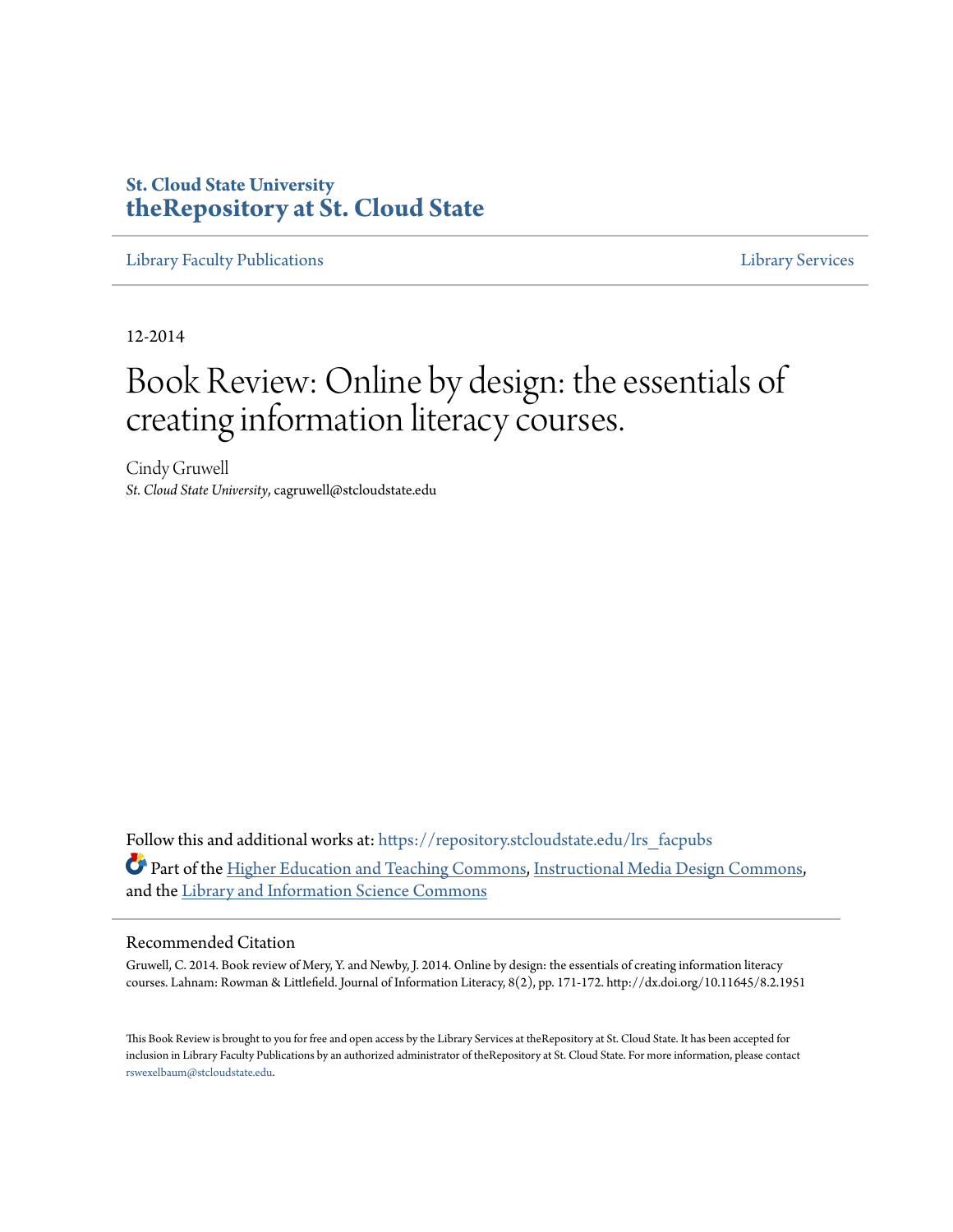## **Journal of Information Literacy**

**ISSN 1750-5968**

**Volume 8 Issue 2 December 2014**

### **Book Review**

**Gruwell, C. 2014. Book review of Mery, Y. and Newby, J. 2014.** *Online by design: the essentials of creating information literacy courses***. Lahnam: Rowman & Littlefield.**  *Journal of Information Literacy***, 8(2), pp. 171-172.**

*http://dx.doi.org/10.11645/8.2.1951*

**Copyright for the article content resides with the authors, and copyright for the publication layout resides with the Chartered Institute of Library and Information Professionals, Information Literacy Group. These Copyright holders have agreed that this article should be available on Open Access.**

"By 'open access' to this literature, we mean its free availability on the public internet, permitting any users to read, download, copy, distribute, print, search, or link to the full texts of these articles, crawl them for indexing, pass them as data to software, or use them for any other lawful purpose, without financial, legal, or technical barriers other than those inseparable from gaining access to the internet itself. The only constraint on reproduction and distribution, and the only role for copyright in this domain, should be to give authors control over the integrity of their work and the right to be properly acknowledged and cited."

Chan, L. et al 2002. *Budapest Open Access Initiative.* New York: Open Society Institute. Available at: http://www.soros.org/openaccess/read.shtml [Retrieved 22 January 2007].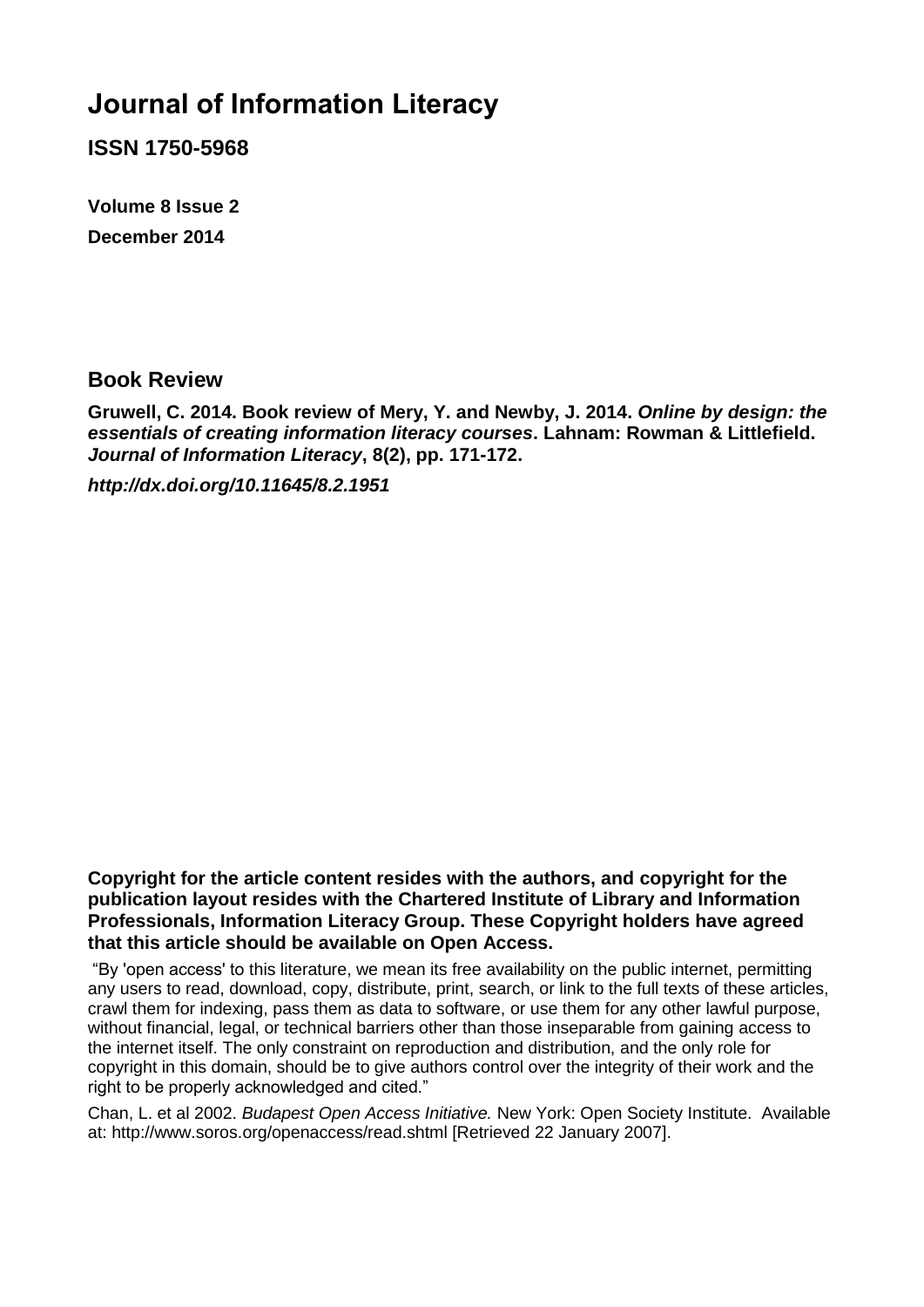### **Mery, Y. and Newby, J. 2014. Online by design: the essentials of creating information literacy courses. Lanham, MD: Rowman & Littlefield. 179 pp. 978-0-8108- 9111-1. £27.95. Pbk.**

#### **Cindy Gruwell, Associate Professor, St. Cloud State University. Email: [cagruwell@stcloudstate.edu](mailto:cagruwell@stcloudstate.edu)**

While credit bearing information literacy (IL) courses for students have existed for some time, the shift to coursework specifically developed for online delivery is a much newer phenomenon. Many universities and colleges maintain some type of presence on the web, usually in the form of subject guides, short videos, and well-developed interactive tutorials. Yet even when combined with faceto-face library instruction it is often not enough and it has become apparent that many academic institutions are going one step further with the creation of credit-bearing IL courses. Such was the task set forth by Mery and Newby in the development of their three credit online course which is documented and the guiding force behind their monograph, *Online by Design: the essentials of creating information literacy courses.* The principles they set forth are both stimulating and practical for novice and experienced librarians. This holds true for those who teach or are designing creditbearing IL courses currently under consideration or construction in an online environment. As stated in the opening pages: "Developing an online course is not a simple digitization of face-toface classroom materials, lecture, and activities. Rather it is a *transformation*…that maximises engagement and learning for students" (p. xvi). Their focus on pedagogy provides readers with their own learning experience as well as some important guidelines for developing online coursework.

Divided into two sections Mery and Newby have created a well-organised and informative text which allows readers to selectively read or complete the entire book in a short amount of time. Beginning with the preface, which provides a descriptive summary of all content, each chapter builds upon the previous one and comes complete with relevant examples of syllabi, tutorials, assignments, and modes of assessment. The first section focuses on early course development considerations and principles while specifically addressing topics such as perceptions, challenges, and the effectiveness of online courses. IL librarians and instructors may find these experiences not too dissimilar from their own and as a result, online courses may lose some of their mystique and the personal hesitancy often experienced by their novice designers. An added bonus is the presence of the unique 'Know This' segments which highlight important takeaways along with extensive notes and suggested readings.

The first section ends with the chapter titled, 'Creating a Student-Centered Syllabus' which provides an excellent transition to the second section where the emphasis is on the development of appropriate content for online coursework. Many, if not most readers, would consider this the most important part of the book. Not only do Mery and Newby share their thoughts and experiences regarding teaching strategies, but also on assessments and they give thoughtful recommendations regarding a wide variety of pedagogical tools including lectures, screencasts, web-conferencing and the role of social media. Although brief, their summaries provide just enough detail to help readers understand their nuances and thus consideration for inclusion or exclusion during content development. Though at times it seems like certain topics, such as learning styles, are given a lighter touch, the suggested readings contained in each chapter provides ample resources and support for further exploration.

It is a forgone conclusion that no course or programme would be complete without well-developed assessment tools. So it comes as no surprise that Mery and Newby dedicate a complete chapter on the topic. Their focus on an assessment cycle shares their insight into what they (and many others) see as a "continuous, cyclical process with the goal of improving student learning and